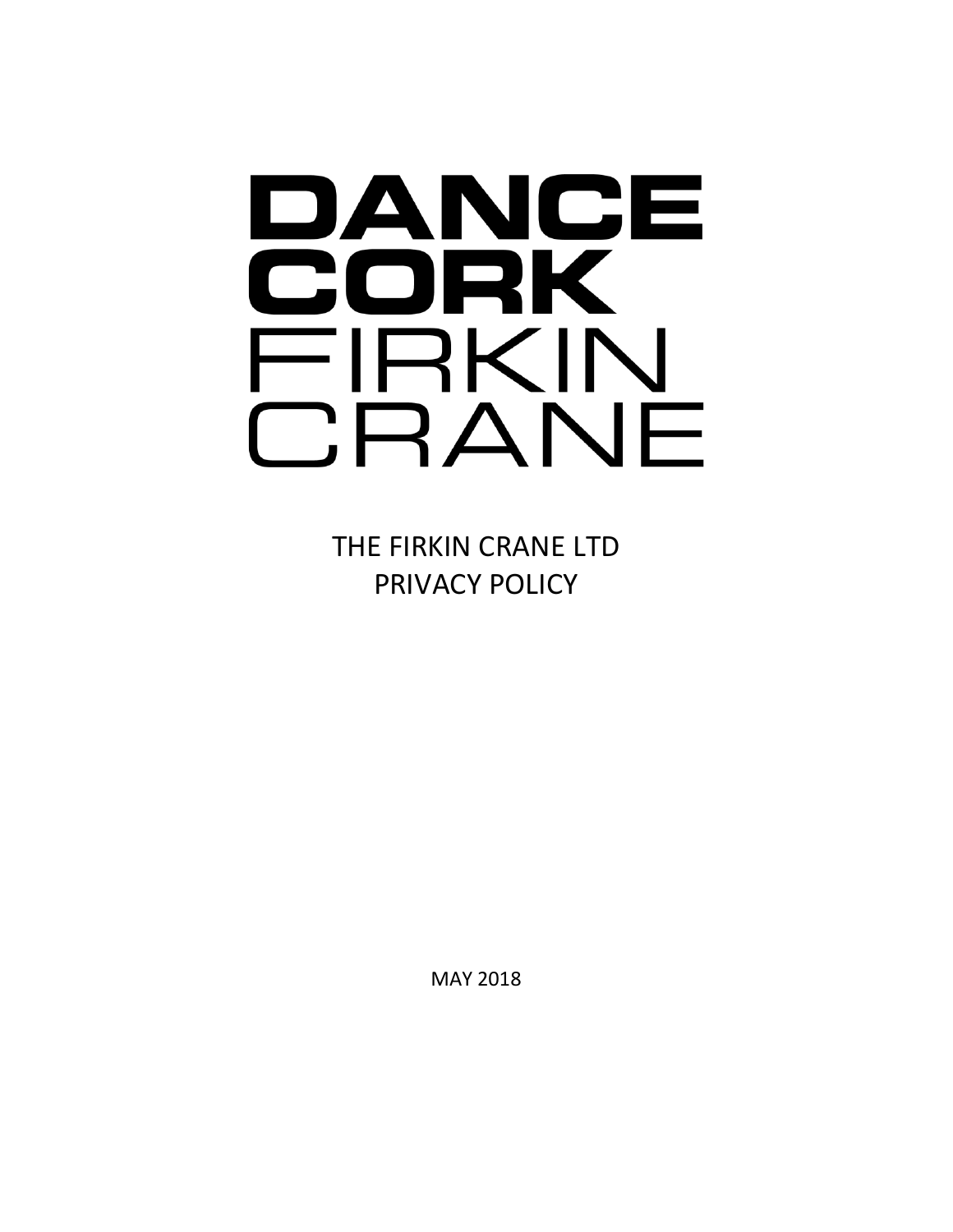### **Who we are**

Name: Firkin Crane Address: John Redmond Street, Cork Contact: [info@firkincrane.ie](mailto:info@firkincrane.ie) / 021 4507487

Firkin Crane stores and processes personal data within the organisation (Ireland only)

#### **Processing Personal Data**

We process personal data for the following purposes:

- Client Administration, which includes data collected from
	- o Parental consent forms
	- o Attendance sheets
	- o Contact forms
- Direct Marketing, which includes data collected from subscription buttons on
	- o Firkin Crane website
	- o Firkin Crane Facebook page
	- o Company emails
- Photography and video documentation for promotion and marketing online and in print, we will only do this
	- $\circ$  When permission is given by the parent in children under 16 (directly through Firkin Crane)
	- o When images and video documentation are given expressly for promotion of upcoming events/activities
- Provision of services, this includes
	- o Classes programmed by Firkin Crane
	- o Studio Rental
	- o Theatre Hire
- Legal obligations, this includes personal data required for
	- o Drawing up of contracts
	- o Insurance purposes
	- o Garda Vetting Purposes
- Employee administration

The legal basis for processing this data is:

- Consent
- Legitimate interests, which include
	- o Class participants
	- o Audience
	- o Partners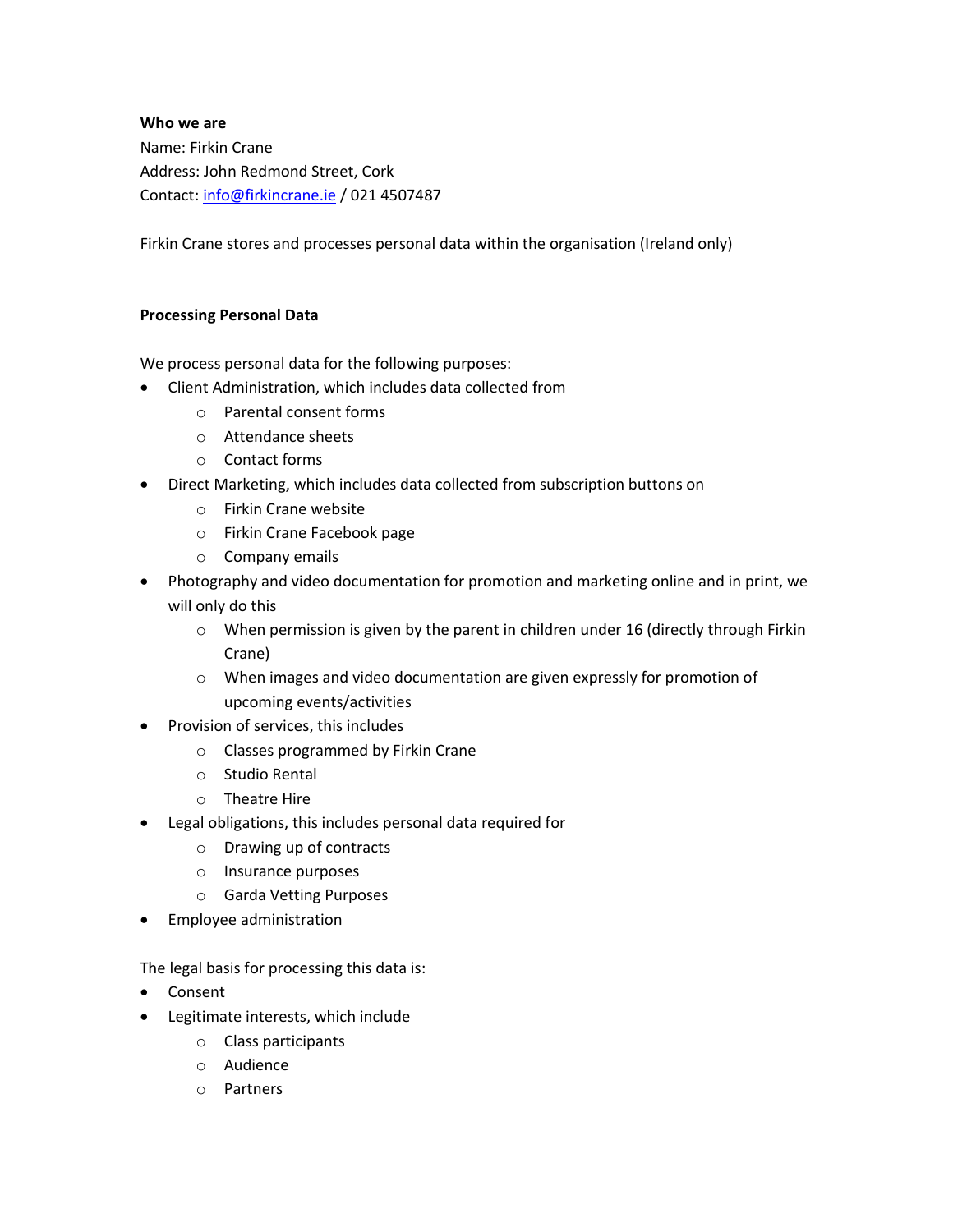- o Artists
- o Suppliers
- Performance of a contract, (failing to provide this information will prevent the drawing up of a contract)
- Legal obligations, (where this information is vital to the completion of forms, e.g. Garda Vetting Forms)
- To protect the vital interests of the data subject

Personal data is disclosed only to:

- Employees (as needed)
- Approved Contractors/Developers appointed by Firkin Crane if needed to perform a specific job

We do not transfer personal data to any third parties / outside Ireland.

# **Data Retention Period**

We retain personal data as follows:

- Data stored online via Firkin Crane's mailing list using Mailchimp will be retained for a period of 2 years before the data subject will be given the option of having their data retained beyond this period or deleted.
- Data, including names, emails and phone numbers will be stored using an internal database.

# **Your Rights as an individual**

You have the following rights in respect to the personal data that Firkin Crane holds on to. Please contact us at the address above to exercise any of these rights:

- 1. The right to be informed
	- You have the right to "fair processing information"
- 2. The right of access
	- You have the right to obtain:
		- o Confirmation of your personal data being processed
		- o Access to a copy of your personal data
		- o Any other supplementary information
- 3. The right to rectification
	- You have the right to have your personal data corrected if it is inaccurate or complete
- 4. The right to erasure (includes withdrawal of consent)
	- You have the right to have your personal data erased, in the following circumstances: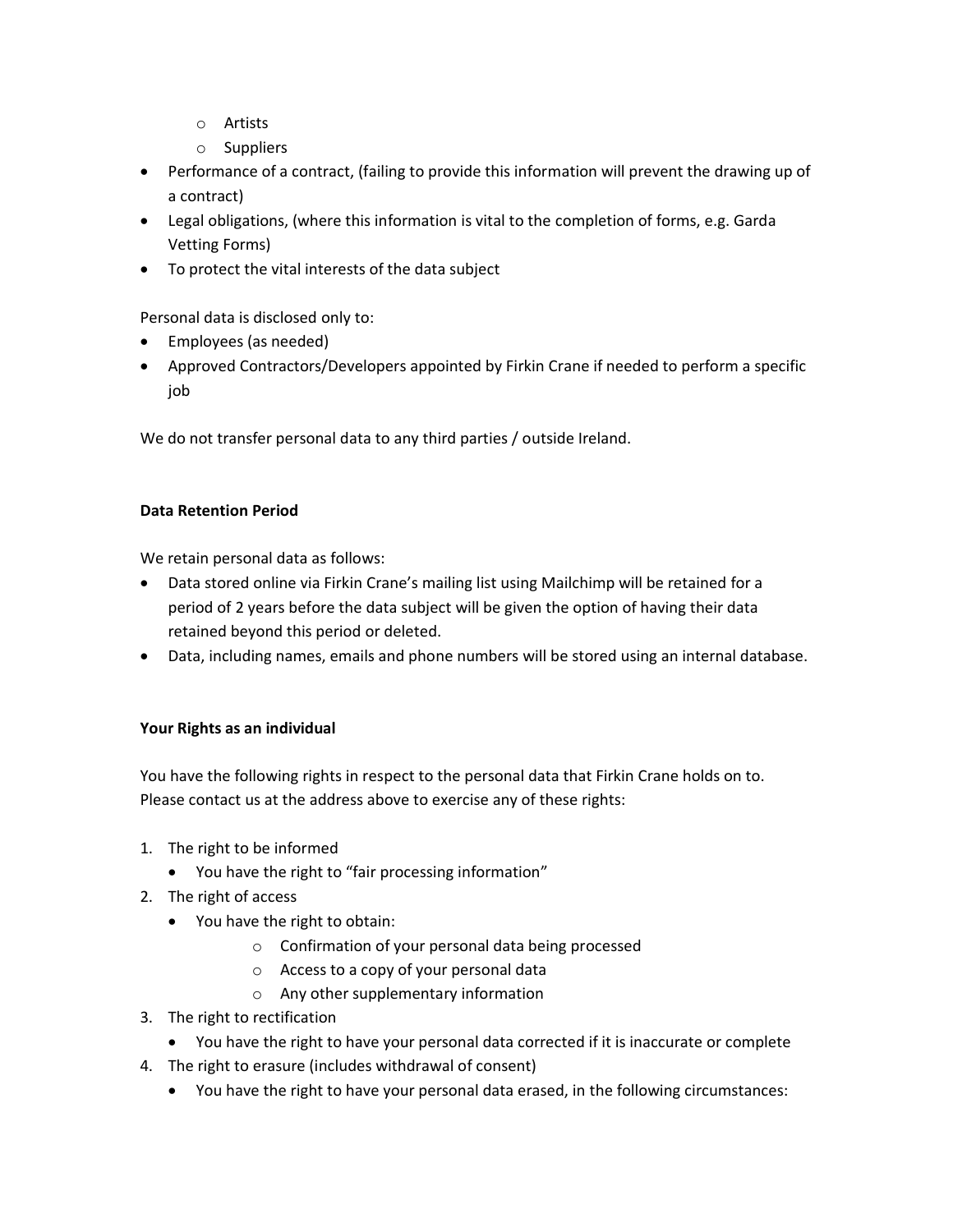- o You withdraw consent
- o The personal data has to be deleted to comply with a legal obligation
- o The personal data was unlawfully processed
- o Where the personal data is no longer necessary in relation to the purpose for which it was originally collected
- o Where you object to the processing and there is no superseding legitimate requirement to continue the processing
- o The personal data is processed in relation to the offer of "information society services" to a child
- 5. The right to restrict processing
	- You have the right to 'block' or supress processing of personal data
- 6. The right to data portability
	- You have the right to obtain and reuse your personal data for your own purposes across different services
- 7. The right to object
	- You have the right to object to:
		- o Processing based on legitimate interests or the performance of a task in the public interest/exercise of official authority (including profiling)
		- o Direct Marketing (including profiling)
		- o Processing for purposes of scientific/historical research and statistics
- 8. Rights in relation to automated decision making and profiling
	- You have the right not to be subject to a decision when:
		- o It is based on automated processing
		- o It produces a legal effect or similarly significant effect on the data subject